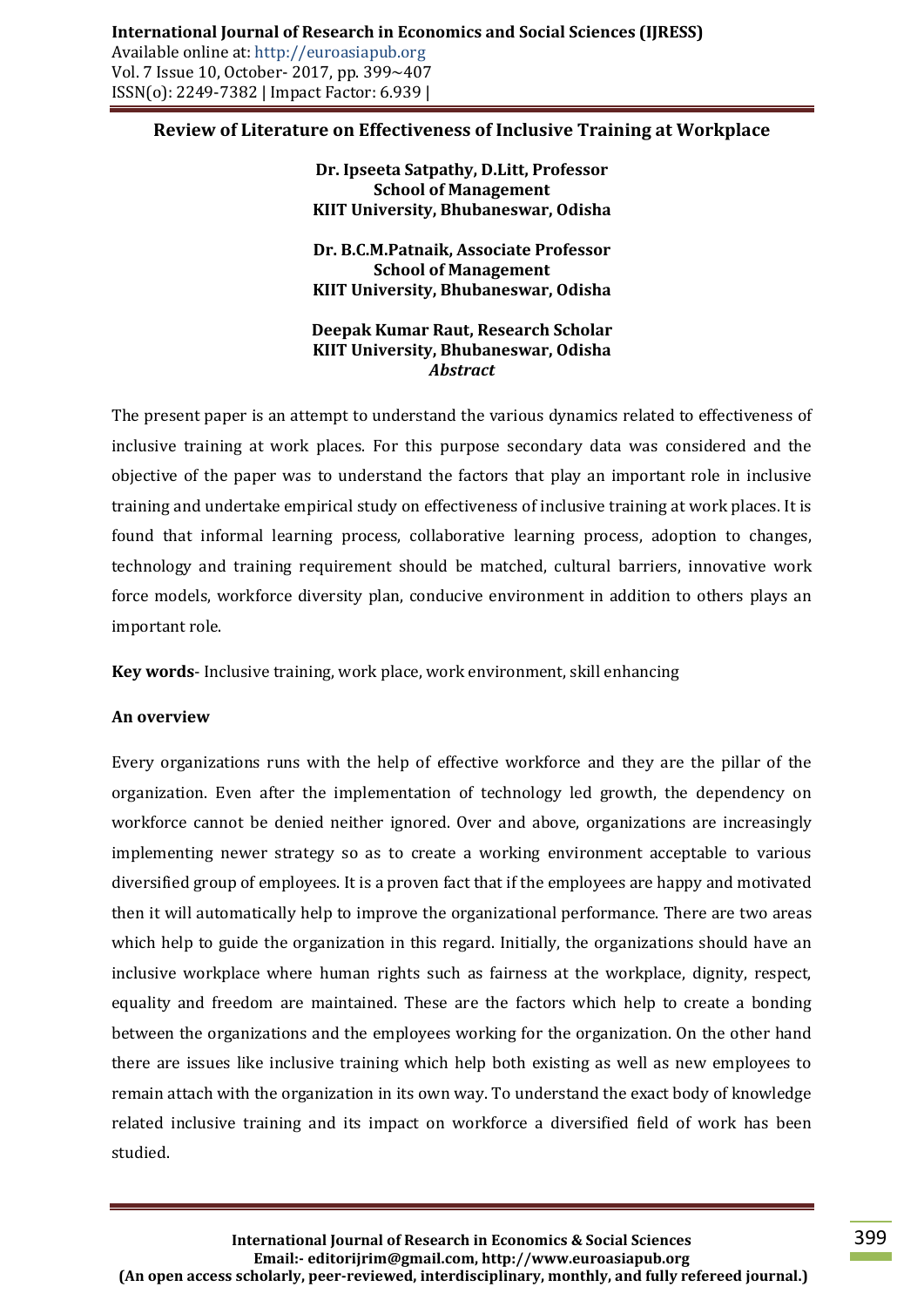## **Objectives of the study**

- $\checkmark$  To understand the various dynamics of inclusive training
- $\checkmark$  To undertake an empirical study on effectiveness of inclusive training at work place.

# **Methodology**

Secondary data was considered for the present study and in this regard various libraries visited for the collection of materials.

## **Review of litreature**

**Dike (2013)** Workforce diversity is a major problem faced by most of the organizations. As employees are coming from various socio cultural backgrounds or from different organizations having different work culture, sometimes it becomes difficult for them to adopt the changes necessary to sustain in the new organization. Any change in policy also becomes difficult for them to remain attached with the job that they are doing. As a result of this, it may lead to ineffective workforce. Though, creation of diversified workforce has its own advantages, it won't work properly if proper monitoring and mentoring is not there. The major problem that most of the organizations are facing is related to **differential treatment** with the diversified workforce. If this persists then surely it will affect the organizational performance negatively. This is an issue which should be handled adequately so that employees are remained satisfied in the organization.

**Serban (2012)** The paper highlights the relationship between education and performance of the labour market. It is understood that skill development is an integral part for any organization and this can be possible with the help of adequate support for basic education and training. Lack of skilled labour force is often a problem for the organization as it restricts the growth. Either the organization or the state should take active participation in the **skill development programme** to match the sort falls if any in the labour force. Unless and until this gap is not met up, it will lead to create a long term impact on the organization as well as the economy as a whole.

**Molina (2008)** The report works on the concept of **developing a knowledge society which needs to be introduced** in any country or region. This is the right opportunity to adopt the changes that the society is looking for. Some of the key **components of knowledge society are basically related to innovation, learning of new technologies, applications, IT enabled services.** The ever changing globalized environment also makes the way to adopt new policies. This is true for the society as well as the organizations. As organization is part of the society, the new changing environment should become part of that. If needed there is a requirement for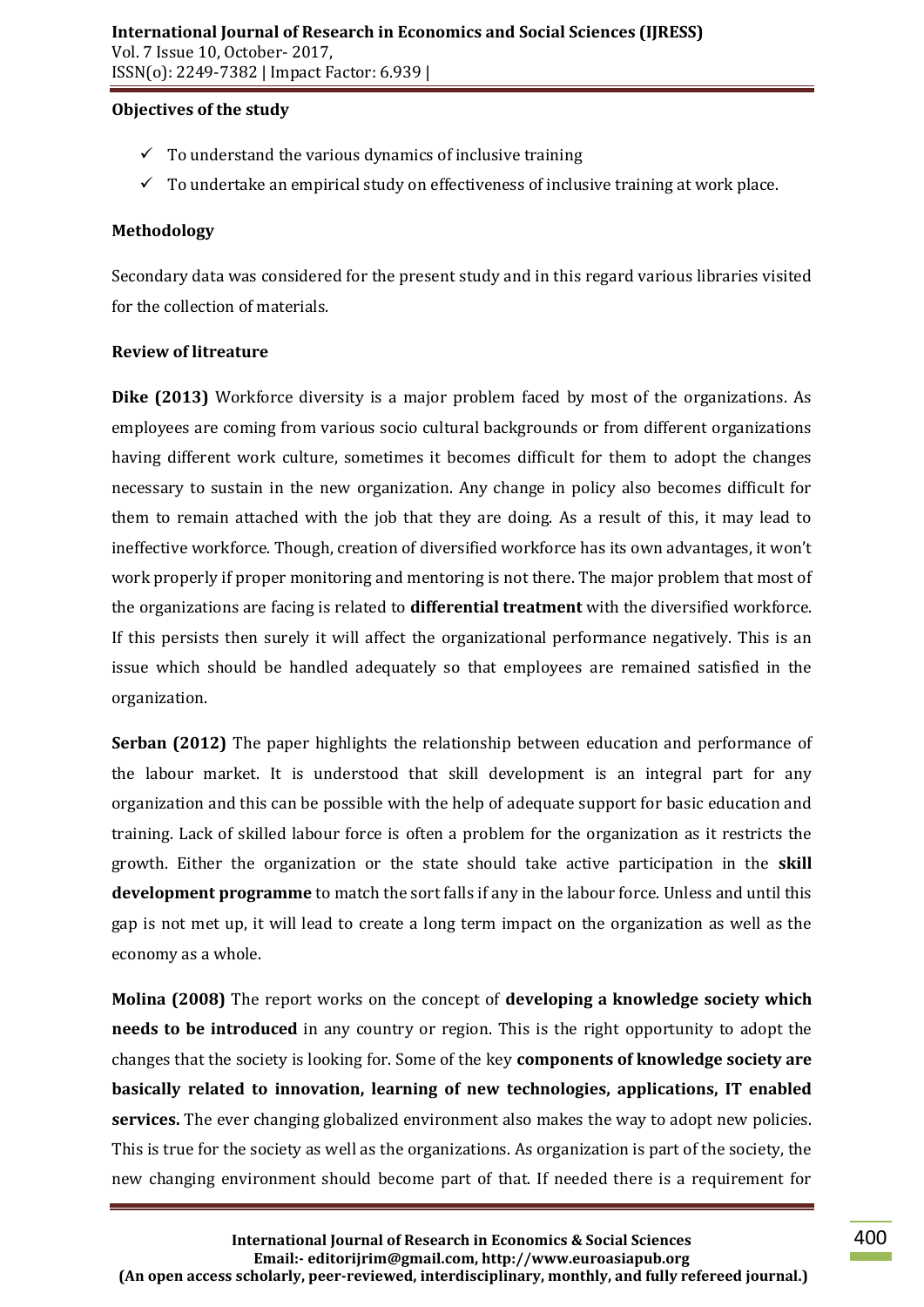change in leadership style so as to adopt the changes. These are the long term impact and the immediate benefits should be forgone.

**Chia (2013)** The authors focuses on the issue of workforce with disabilities in various organizations in Singapore. Providing training to employees is the most important part of organization policy. Smooth functioning of the organization mostly depends on the efficient workforce and it is the duty and responsibility of the organization to arrange the training for the benefit of the employees and subsequently for the organization as a whole. On the contrary, employees with disabilities are coming under special category. The authors developed three E – Model, viz. Empowerment, Emplacement and Employment so as to make them prepared for gainful employment in various organizations. Not only that, it helps to provide them more skills to adopt new changes that the organization may bring. So, it is the responsibility of the employers to **adopt necessary changes in the training module** and a separate mechanism may be developed exclusively for this group of employees.

**Harumova (2016)** The author described the concept of inclusive labour market as a solution for long term unemployment in Slovakia. Unemployment is a biggest concern in most of the developing countries and it directly affects the productivity and growth of the economy. The concept of inclusive growth should be developed in such a manner so that people should get the equal benefits from all aspects. The growth should be profitable and it should not be meant for a specific group, region and sector. The idea behind this concept is to create an equal opportunity for each and every stakeholder. In an organization, this concept can be implemented through an inclusive training model where workers can get adequate opportunities for work. Inclusive model thus**, help to improve the productivity and sustainability of the organization**. It also **helps to improve the performance of the employees.** The procedure if implemented for prospective employees or new workforce, then it becomes easier to bridge the demand supply gap that may exist in the labour market because of unequal distribution of skill development module.

**Martin (2010)** The paper examines the structural changes that are taken place after the industrial revolution. The changing demand of manpower and skill shortages becomes a vital issue. The authors also suggested that both Britain and Denmark able to identify the skill gap issue especially among the workers at the entry level jobs. Unless and until the problem is not addressed, it may lead to long term unemployment problem. Both the countries adopted the vocational courses which lead to create job opportunities especially at the retail sector. Though, in some of the literatures it is mentioned that the vocational training may not able to solve the industrial requirement of manpower with adequate skills, in reality the training helps to reduce the gap that exists. The differential treatment is also between the white collar jobs and blue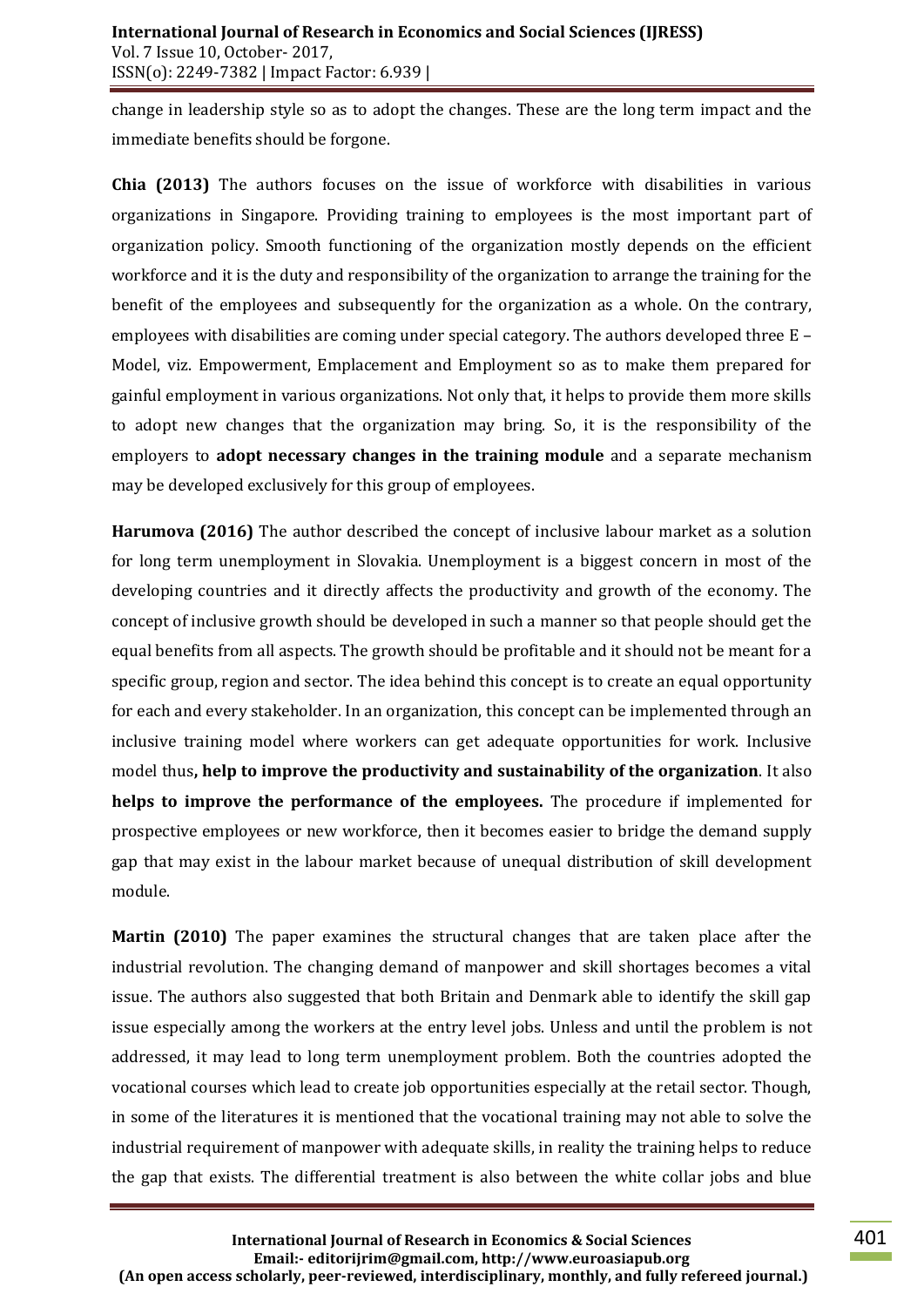collar jobs can also be reduced with the help of **skill enhancement training** as adopted by the government and subsequently by the organizations.

**Hyunh etal (2013)** The paper discusses the issue of working poverty among the middle and lower middle income people living in various Asian countries like India, Cambodia, Vietnam etc. The empirical research suggests that though, there are certain loop wholes are there in the policy implementation still a continuous improvement can be witnessed both in terms of wages that the employees are getting as well as the skills that they are acquiring. Such is the situation that if the policy changes are not happening then a sizeable chunk of labour force may come into the category of abject poverty. Improved standard of living is a pre – condition for any kind of societal development and that can be possible by **upgrading the skill and knowledge** of the workable manpower. Changing demand of industry should be kept in mind and if needed some **changes may be incorporated in the educational policy as well.**

**Choy etal (2008)** The authors discussed the need for creating an **employee based training model**. The research analysed various employee based training model and proposed improvements in five of them. The authors divided these into various categories, viz. fast tracking of employee skills through apprenticeship, formation of high level vocational training, design of new skill sets and creation of alternative opportunities. First case is most effective when the organizations are witnessing immediate skill shortages in any specific industry or sector. Second case has a long term perspective and a continuous development agenda should be the priority. In the third case, focus may be given to nurture new skill sets which have a futuristic requirement. The new skill sets will definitely address the changing marketing environment and its demand for new set of skills from the existing as well as prospective employees. And in the last creation of alternative job opportunities for the youth segment should also be a continuous process as almost all the industry are going through business cycle process. Any ups and downs may not affect the people who are in real need of jobs. The improvised model may become an effective tool to develop an inclusive training model for the workforce.

**McKay etal (2011)** The author analyses the impact of government aided online training programmes both for government sector as well as corporate sector employees. The research identified that there exists some amount of barriers for both the sectors to adopt the changes that are being taken place through online training module. It is important to overcome these barriers as it fails to develop effective training environment. **Lack of motivation due to inadequate training manual and skill** may be the primary reason for this kind of failure. It is important to bring adequate changes in the system so as to bridge the gaps. Though, the government sector employees are getting some amount of incentives for these kinds of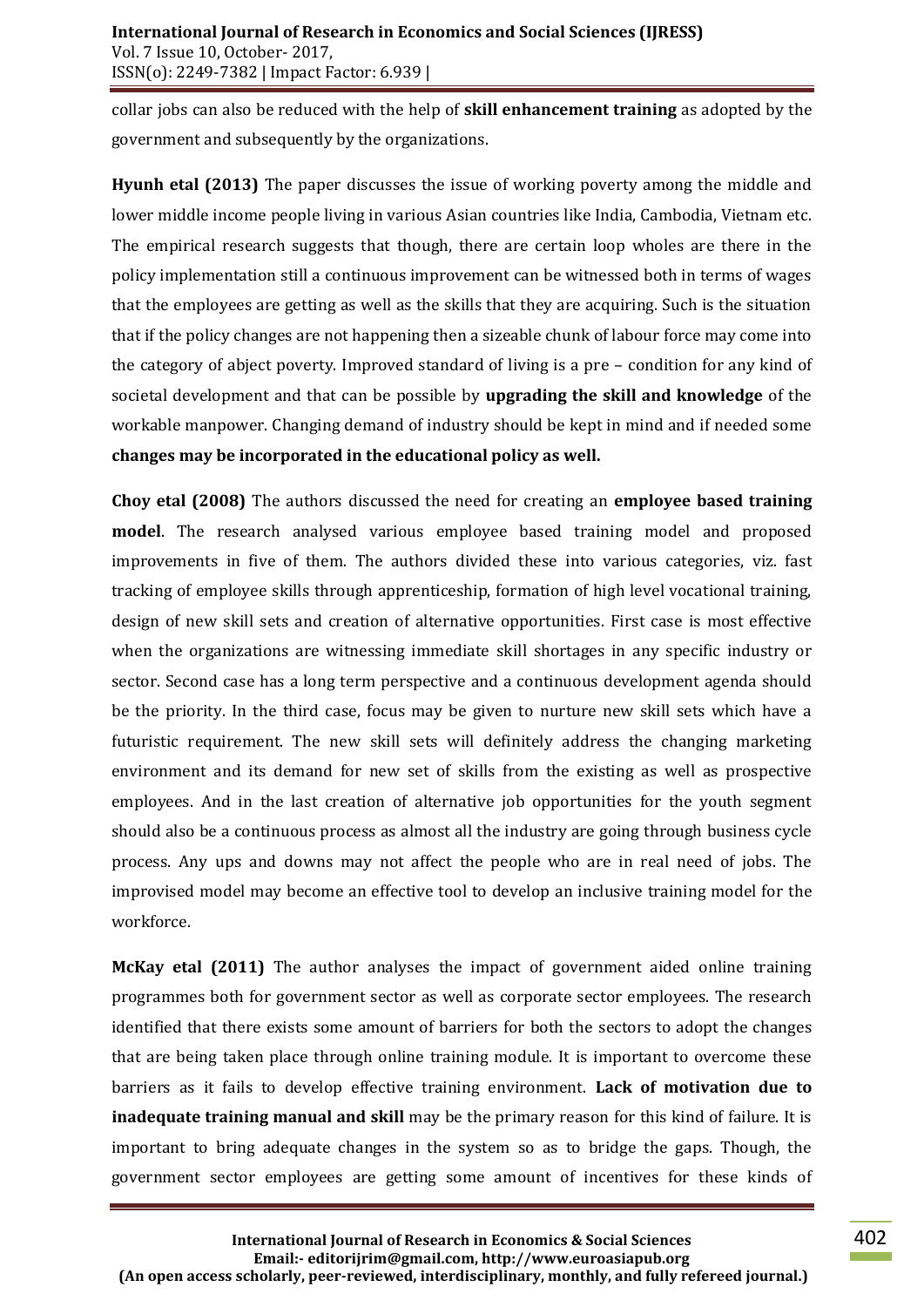programmes but the same is not there for the corporate sectors. This leads to demotivation and ineffective learning.

**Onsomu etal (2010)** The author focuses on the linkage between skill development and improved competitiveness of the country. The study covered 80 countries to judge the competitiveness parameter on the basis of certain factors. Some of the important elements like foreign direct investment, skill availability, manpower availability, basic education, technical education, changing technology are some of the dimensions which help to improve the competency as well competitiveness of the country. It is important to from the stand point of the government to **create the required infrastructure and environment** so that various organizations find it lucrative to do business. Unless and until new sectors are not open up it will not be able to create enough job opportunities. There should be a proper linkage between these two. Countries followed these mechanisms are in a better position as compared to others.

**BBI Report (2011)** The report discusses the issue of inclusive work culture and its benefits in the organization as a whole. An environment should be created in the organization which helps to grow unity, equity and positive atmosphere among the workforce. Creation of positive working environment is must as in each and every organization. But to create a positive working environment certain factors should be taken into consideration. The most difficult part is to adopt the changes in working style and working environment. The organizations which are able to **adopt the changes are in a better position** to act quickly in a changing environment. So, it is important to create a flexible organization which makes necessary adjustments in the working style. It will benefit the organizations as well as employees.

**Dapper etal (2017)** The authors analyses the impact of technological changes and manpower training in some of the selected companies in Nigeria. It has been observed that though, technology becomes one of the important ingredients in manpower development and training still most of the organizations in public as well as private sectors are not ready to adopt the changes. This may create a long term impact on productivity and efficiency of the organization. If the manpower is not skilled enough, it will affect the growth. It is important to identify the right mix of training as required by the employees and its implementation. **Technology and training requirement should be matched** and companies must invest in the new technology so as to bring necessary changes in the training procedure.

**BBI Report (2008)** The report is a case study on the disabled employees working in various organizations. It is identified that most of the disable employees have lower pay and less job security. This kind of discrimination actually affects the reputation of the organization. The organizations should look for alternative strategies so as to create a balancing environment.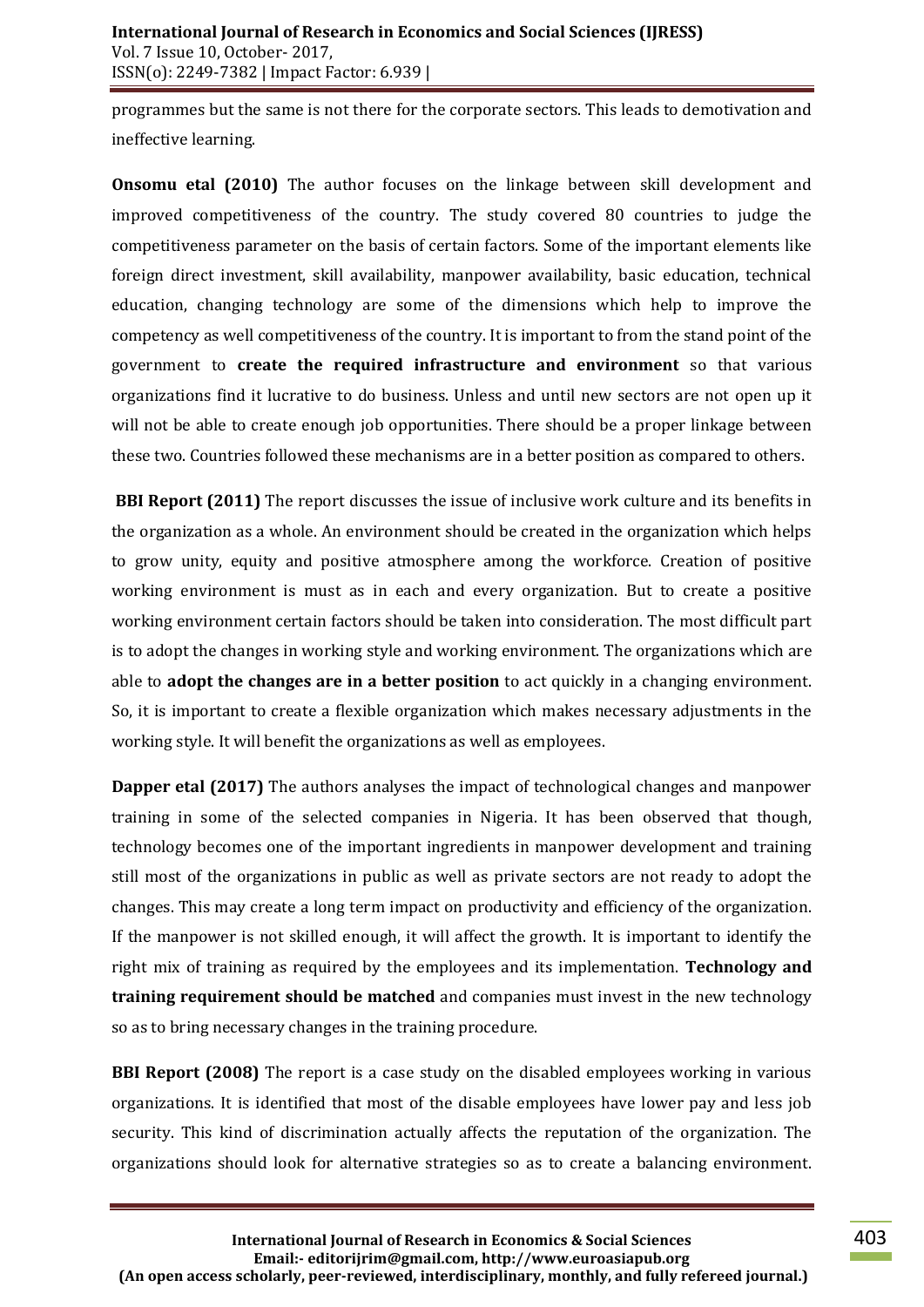Workforce diversity is another area which needs proper attention from the organizational policy makers. Under this approach each and every organizations should understand the **cultural barriers that the employees are facing** and it should be tacked adequately. Adequate training mechanism may be arranged to help the employees to understand the organization policies and functioning.

**Bills etal (2007)** The authors described the existing training system of American workforce vis a vis other industrial nations. It is authors observed that there is a need to emphasise on new training approach which can drive the growth further. The present setup focuses on the fact that most of the American workers acquire skills during their work life and through internal training process. This concept should be redefined so as to get the skilled workforce at the beginning. The existing training module may not be effective in the sense that the prospective workforce does not get adequate exposure in terms of existing demand of the market. Most of the American researchers are focuses on the issue of job training and subsequent improvement in wage bargaining. But this should not be the only way of handling the labour market skill development. Sudden need of training can only be implemented successfully provided the workers have basic skills and this should be related with the educational system that the country have. In most of the developed nations focus has been given on skilled enhancement training at the entry level but same may not be the case for American economy. This new system should be implemented adequately so that the workforce can perform in a better manner.

**Report, University of Kentucky (2010)** The paper suggests an **innovative workforce model** which can bring equity and sustainability in the organization. Since, the human resources are one of the important assets for the organization; it is the duty and responsibility of the organization to take certain measures which are innovative in nature. Investment in workforce development is a crucial decision and this should be done in a tactical way. Most of the organizations fail to understand adequate use of workforce and this becomes a burden in the long run. The concept of innovative workplace depends on the factors like, promotion of health and wellness, effective leadership and supervision, opportunities for learning and advancement, promotion of workplace flexibility, culture of inclusion, meaningful work, cultivation of team and social support and competitive compensation and benefits. These are the important dimensions which should be addressed by the organizations for the benefits of the employees.

**NSW Report on Workforce Diversity (2012)** The report prepared by NSW report was based in favour of **workforce diversity plan** which the organization should adopt. The report was focused on the issue of workforce diversity plan. Encouraging and motivating diverse workforce should be the primary motive of the organization as it will help to bring them knowledge diversity of the people coming from various socio economic and cultural backgrounds. For this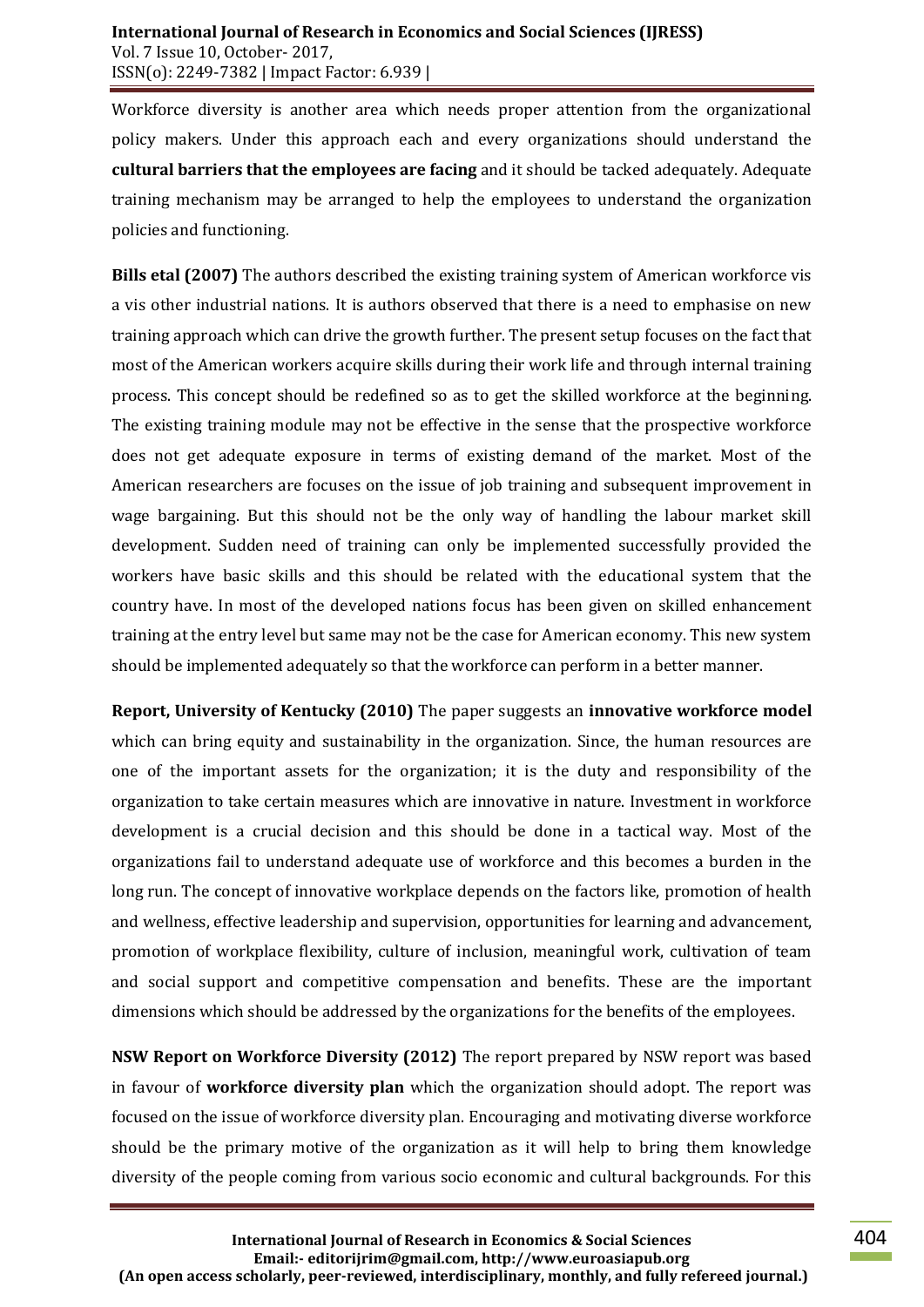kind of organization where workforce diversity is already is in proper place, efforts should be made so as to bring necessary arrangements to train the workforce periodically. It should become the responsibility of the leaders of various departments to identify the diverse workforce who are committed and loyal to the organization.

**ILO Report (2014)** In order for disability inclusion in workplaces to be successful, it is also essential that companies can operate in a policy **environment that is conducive and enabling**. One frequent issue raised by companies is that they cannot find people with disabilities that have the skills the companies require. To address this issue, government policies on vocational education and training inclusive of students and trainees with disabilities, are required. Furthermore, to ensure adequate matching of job vacancies with the skills and ambitions of jobseekers with disabilities, effective employment and placement agencies as well as NGOs providing services to people with disabilities are instrumental. Further, DPOs and NGOs can assist companies in increasing awareness about disability issues among staff and thereby transforming mind-sets and attitudes of both employees and managers.

**ILO Report (2012)** The ILO report was prepared to design an inclusive skill development programme for the workforce of the Bangladesh. Like any other developing country, Bangladesh is also having a dedicated workforce available at a lower cost as compared to other countries in the world. Skill, knowledge and innovation are the three pillars for the success of the organization. With every passing year, every organization should adopt the changes that are being taken place. Existing skills may not be sufficient to meet the growing demand of the world market. Though, most of the foreign companies are investing heavily to outsource their production activities in Bangladesh, but skill shortage is a major issue facing by most of the production houses. This may have a long term terminal effect on the profitability part of the organization. It will also affect the compensations of the workforce. The report recommended strongly implementing the vocational and skill enhancement training to the existing workforce to deal with the issues.

**Livingstone (2004)** The research work was conducted on 400 Canadian nationals to understand the linkage between learning and work activities. The report defines learning as a process through which knowledge can be achieved with the help of individual capabilities or group activities. The report concluded that to get a gainful employment it is important to acquire higher education as it helps to improve the skill base of the individual workforce. But it is not the formal learning process which helps to improve the skill of the manpower, **informal learning process also plays an important role** in this regard. Informal learning sometimes becomes more active in an organizational set up where worker has the advantage of learning by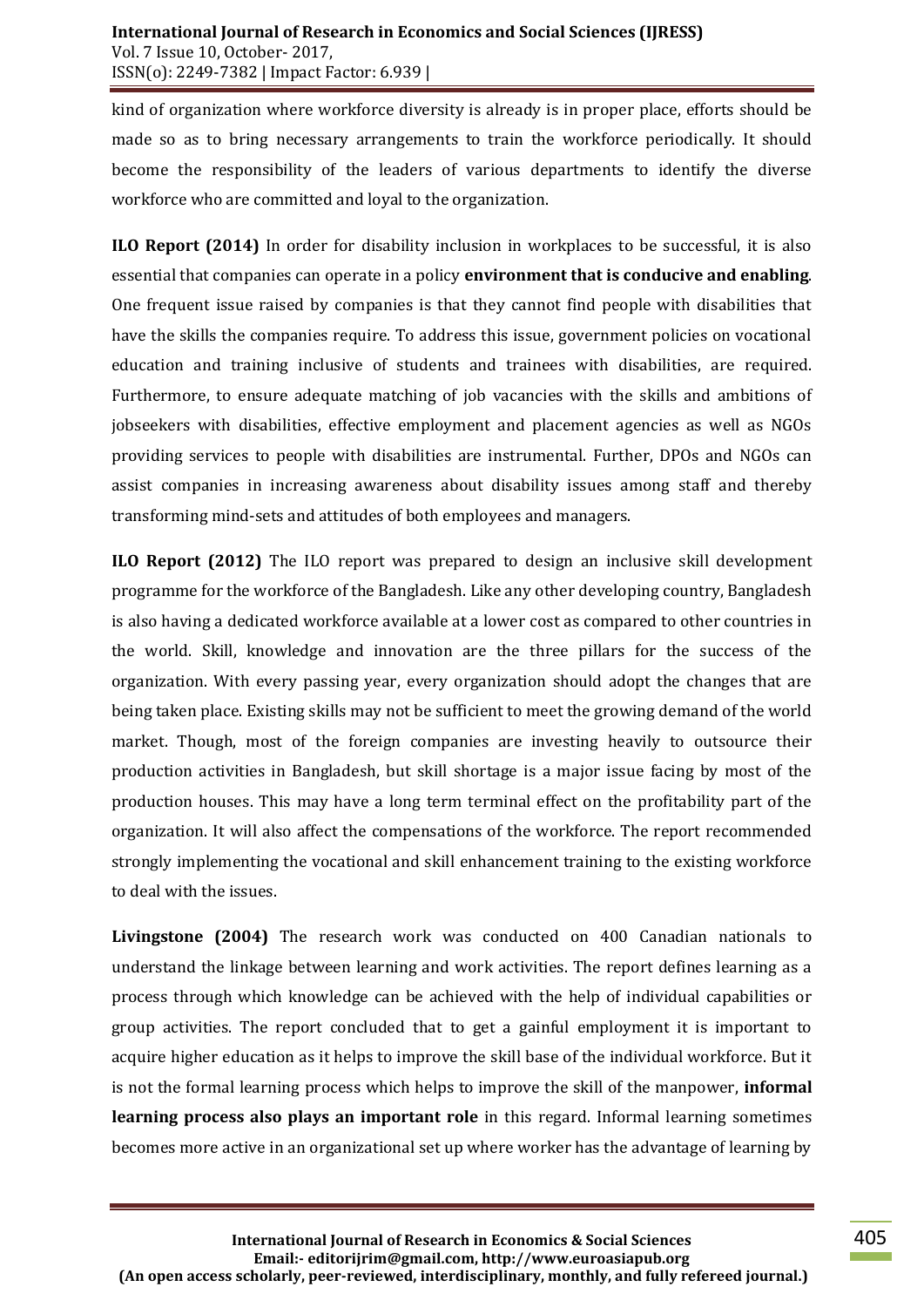doing concept. Thus, both formal as well as informal learning should be part of the human resource development process as suggested by the report.

**Kelly etal (2014)** The article focuses on the concept of **collaborative learning process** to develop an unique organizational culture. In any organization development of an effective team for any kind of assigned job should play an important role. Team can only be developed with the help of active participation of both superiors and subordinates. There is a need to create a democratic working environment in the organization which can be termed as collaborative learning environment. It is expected that the new members may not have adequate exposure about organizational culture and its way of functioning. But the team may helps to make them understand the growing need of the organization system.

## **Concluding observation**

The present study helped to understand the various dynamics related to inclusive training. This will help to undertake an empirical research. The various attributes identified are –differential treatment, skill development program, innovative learning and IT enables services, adoption of necessary changes in training module, improves productivity, skill enhancing training, changes in education policy, employee based training models, lack of motivation due to inadequate training manual, creation of required infrastructure and environment, informal learning process, collaborative learning process, adoption to changes, technology and training requirement should be matched, cultural barriers, innovative work force models, workforce diversity plan, conducive environment in addition to others plays an important role etc.

## **References**

*Priscilla Dike (2013); The impact of workplace diversity on organisations, ARCADA Degree Thesis on International business*

*Claudia Şerban (2012); Implications of Educational Attainment on Labour Market Theoretical and Applied Economics Volume XIX (2012), No. 3(568), pp. 137-148*

*Molina-Fuenzalida, A 2008, Towards an inclusive knowledge society in Italy. Fondazione Mondo Digitale.*

*Noel Kok Hwee Chia, Norman Kiak Nam Kee (2013); The 2 – Triple E – Framework of Inclusive Employment for People with Disabilities in Singapore, Academic Research International, ISSN-L: 2223-9553, ISSN: 2223-9944, Vol. 4 No. 5 September 2013, pp 469 – 481*

*Anna Harumová (2016); Inclusive Labor Markets as a Solution of Long Term Unemployment in Slovakia, Mediterranean Journal of Social Sciences, ISSN 2039-2117 (online), ISSN 2039-9340 (print), Vol 7 No 2 March 2016, Doi:10.5901/mjss.2016.v7n2p194*